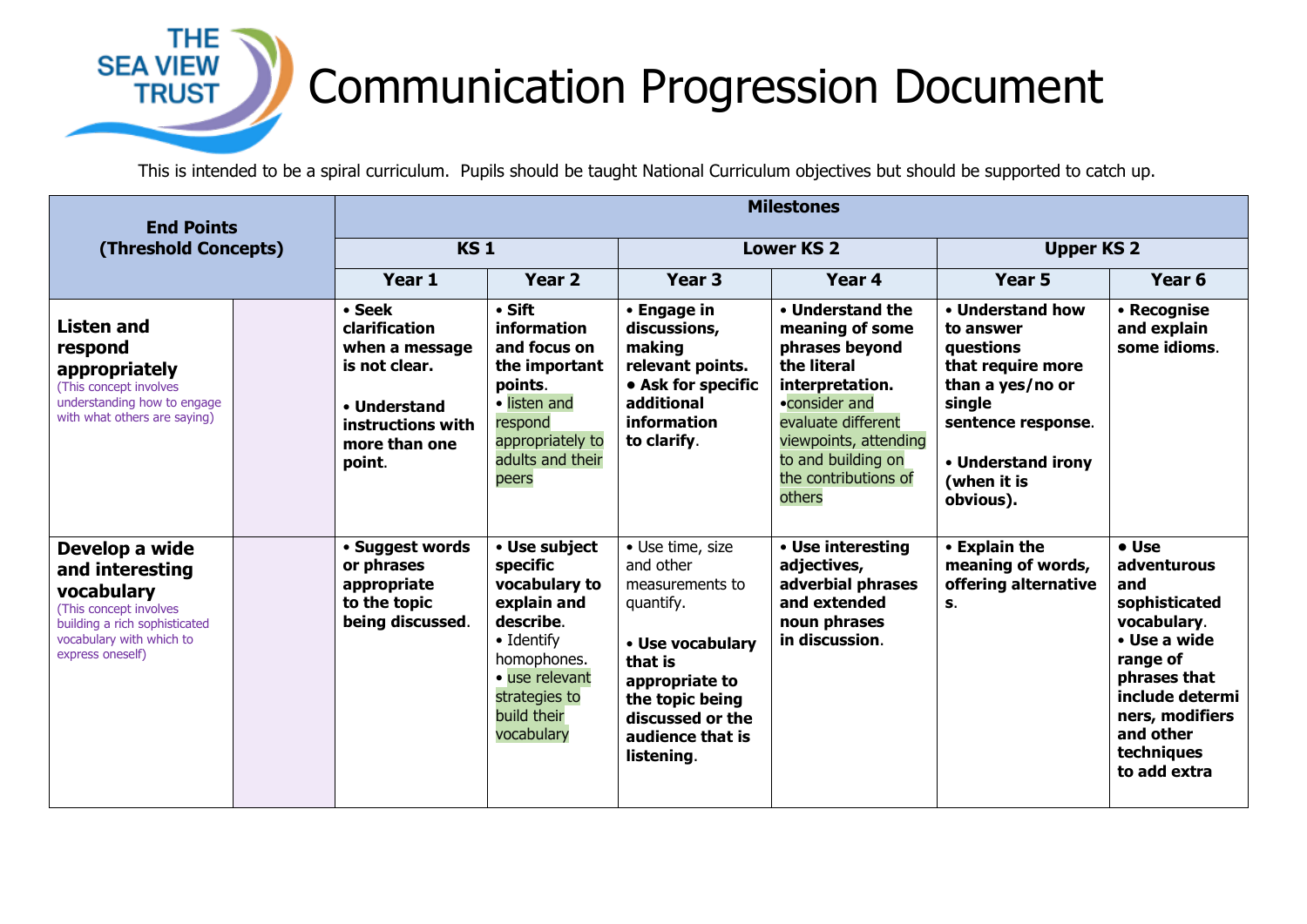|                                                                                               |                                               |                                                                                                                                                                                                                                      |                                                                      |                                                                                                                                                                                                                                                                                        |                                                                                      | interest and<br>clarity.<br>•improvising,<br>rehearsing and<br>performing play<br>scripts and<br>poetry in order to<br>generate<br>language and<br>discuss language<br>use and                                    |
|-----------------------------------------------------------------------------------------------|-----------------------------------------------|--------------------------------------------------------------------------------------------------------------------------------------------------------------------------------------------------------------------------------------|----------------------------------------------------------------------|----------------------------------------------------------------------------------------------------------------------------------------------------------------------------------------------------------------------------------------------------------------------------------------|--------------------------------------------------------------------------------------|-------------------------------------------------------------------------------------------------------------------------------------------------------------------------------------------------------------------|
| <b>Speak with Clarity</b><br>(This concept involves<br>understanding of what an               | • Speak in a way<br>that is clear and<br>easy | •Demonstrate<br>good phonic<br>knowledge                                                                                                                                                                                             | • Use verbs with<br>irregular endings.<br>• Use intonation           | • Use a mixture of<br>sentence lengths<br>to add interest to                                                                                                                                                                                                                           | • Vary the length<br>and structure of<br>sentences.                                  | meaning, using<br>role, intonation,<br>tone, volume,<br>mood, silence,<br>stillness and<br>action to add<br>impact.(KS3)<br>• Comment on<br>the<br>grammatical                                                    |
| audience needs to understand<br>what is being said and<br>includes using Standard<br>English) | to understand.<br>within words.               | by clearly<br>pronouncing<br>the sounds.<br>• Identify<br>syllables within<br>words.<br>· ask relevant<br>questions to<br>extend their<br>understanding<br>and knowledge<br>• speak audibly<br>and fluently<br>with an<br>increasing | to emphasise<br>grammar<br>and punctuation<br>when reading<br>aloud. | discussions and<br>explanations.<br>· articulate and<br>justify answers,<br>arguments and<br>opinions<br>·use spoken<br>language to develop<br>understanding<br>through speculating,<br>hypothesising,<br>imagining and<br>exploring ideas<br>•select and use<br>appropriate registers | • Ask questions and<br>make suggestions<br>to take an active<br>part in discussions. | structure of a<br>range of<br>spoken and<br>written<br>accounts.<br>· using Standard<br>English<br>confidently in a<br>range of formal<br>and informal<br>contexts,<br>including<br>classroom<br>discussion (KS3) |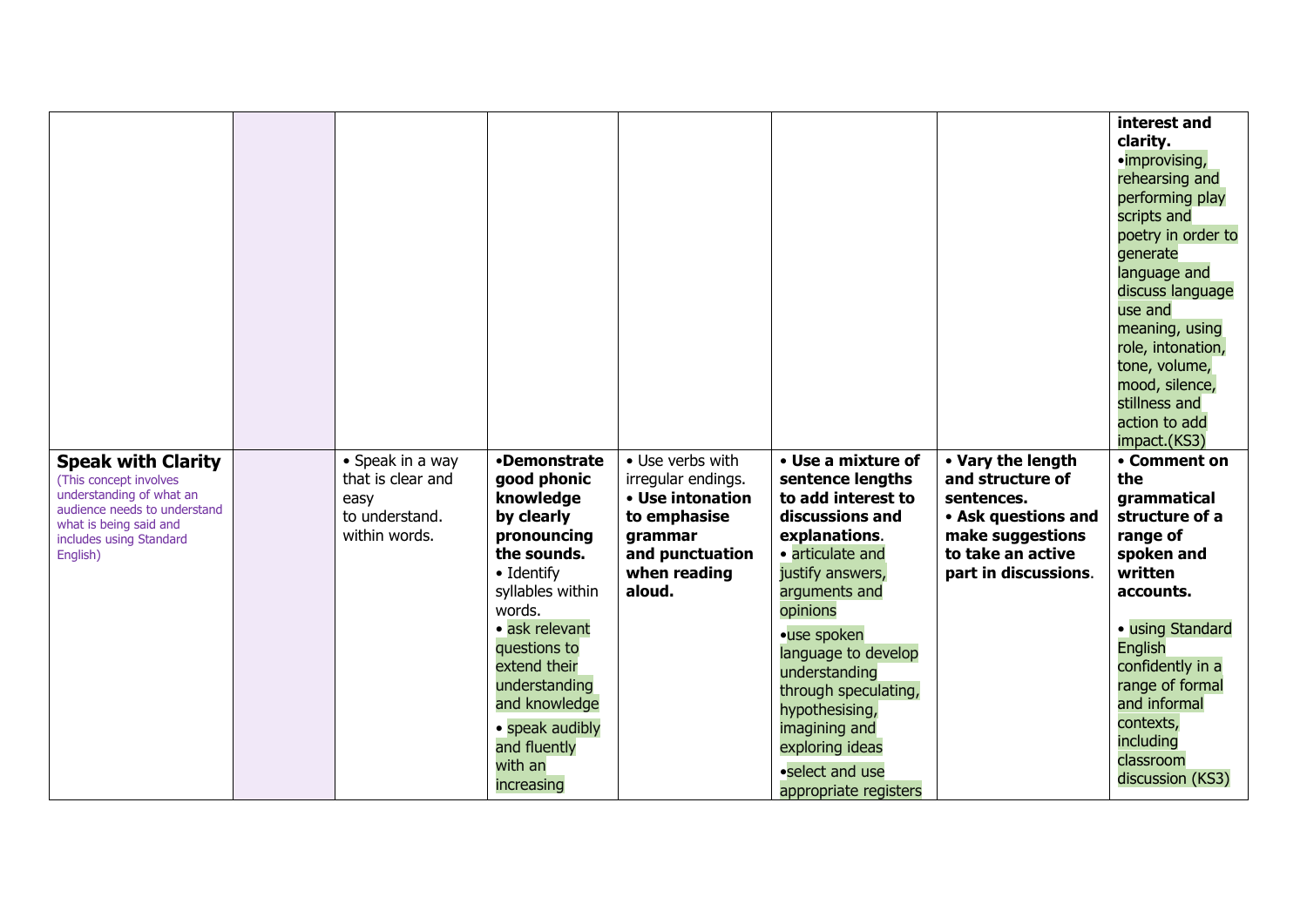|                                                                                                                                                     |                                                                                       | command of<br><b>Standard</b><br>English                                                                                                                                                                                                                                                |                                                                                    | for effective<br>communication                                                                                                                                                                                                                                                                 |                                                                                                                                              |                                                                                                                                                                                                                 |
|-----------------------------------------------------------------------------------------------------------------------------------------------------|---------------------------------------------------------------------------------------|-----------------------------------------------------------------------------------------------------------------------------------------------------------------------------------------------------------------------------------------------------------------------------------------|------------------------------------------------------------------------------------|------------------------------------------------------------------------------------------------------------------------------------------------------------------------------------------------------------------------------------------------------------------------------------------------|----------------------------------------------------------------------------------------------------------------------------------------------|-----------------------------------------------------------------------------------------------------------------------------------------------------------------------------------------------------------------|
| <b>Narrate with</b><br><b>Structure</b><br>(This concept involves<br>understanding how to keep an<br>audience engaged through<br>structured speech) | • Predict events in<br>a story.                                                       | • Ensure stories<br>have a setting,<br>plot and<br>a sequence of<br>events.<br>• Recount<br>experiences<br>with interesting<br>detail.<br>• Give just<br>enough detail to<br>keep the<br>audience engag<br>ed.<br>· gain, maintain<br>and monitor the<br>interest of the<br>listener(s) | • Bring stories to<br>life with<br>expression<br>and intonation.                   | · give well-structured<br>descriptions,<br>explanations and<br>narratives for<br>different purposes,<br>including for<br>expressing feelings                                                                                                                                                   | • Narrate detailed and<br>exciting stories.<br>• Use the<br>conventions and<br>structure appropria<br>te to the type of<br>story being told. | • Interweave<br>action,<br>character<br>descriptions, se<br>ttings and<br>dialogue.<br>· giving short<br>speeches and<br>presentations,<br>expressing their<br>own ideas and<br>keeping to the<br>point (KS3)   |
| <b>Hold</b><br>conversations and<br>debates<br>(This concept involves<br>understanding how to engage<br>with others)                                | • Take turns to<br>talk, listening<br>carefully to<br>the contributions<br>of others. | • Vary<br>language<br>between<br>formal and<br>informal accor<br>ding to the<br>situation.<br>• Add humour<br>to a<br>discussion or<br>debate where<br>appropriate.<br>· maintain<br>attention and<br>participate                                                                       | • Make relevant<br>comments or ask<br>questions in<br>a discussion or a<br>debate. | • Seek clarification<br>by actively seeking<br>to understand<br>others' points of<br>view.<br>• Respectfully<br>challenge opinions<br>or points, offering<br>an alternative.<br>· participate in<br>discussions,<br>presentations,<br>performances, role<br>play/improvisations<br>and debates | • Debate, using<br>relevant details to<br>support points.<br>• Offer alternative<br>explanations when<br>others don't<br>understand.         | • Negotiate<br>and<br>compromise by<br>offering altern<br>atives.<br>• participating in<br>formal debates<br>and structured<br>discussions,<br>summarising<br>and/or building<br>on what has<br>been said (KS3) |